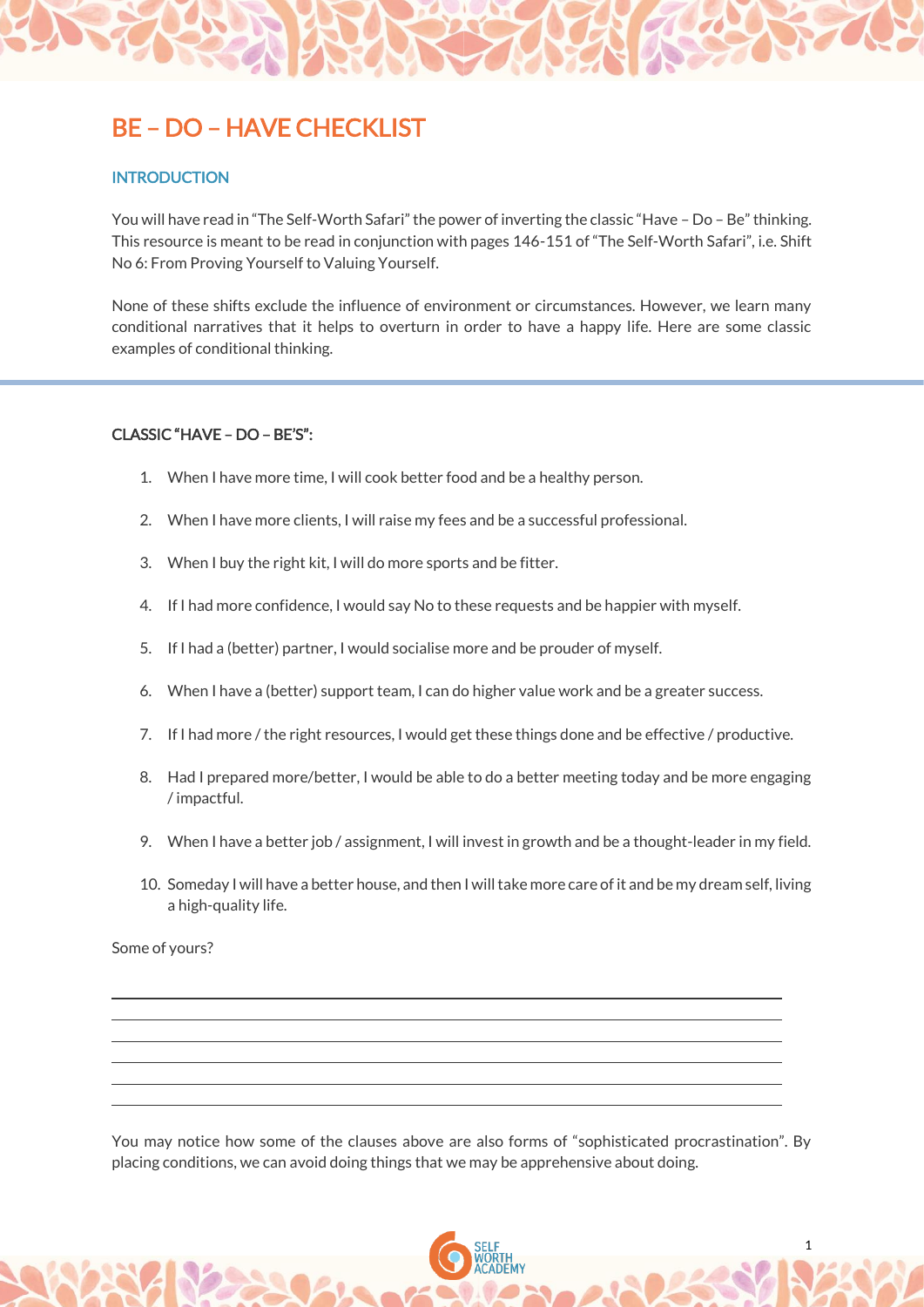## THE FLIP: BE – DO – HAVE

Sometimes it is as simple as changing the word order. However, we often need to think a bit deeper, to come up with something more pertinent and relevant. Here are the above examples reworked, with some notes to support you make your own "flip".

(Apart from the flip and the rewording, what else has changed? Answer at the end!)

- 1. By being a healthy person today (i.e. being a friend to myself), I eat quality/energising food as a result of which I perform better and create more time.
- 2. By being a successful professional (focused on value), I raise my fees and still have more clients.
- 3. By bring fitter, I do more sports so I learn what is the essential kit.
- 4. By bring unconditionally happy with myself (even when I fail to set boundaries), I am learning to say No to some requests and therefore developing more confidence.
- 5. By being totally OK with myself (beyond all assessments), I socialise freely either with or without a partner.
- 6. By committing to my values of excellence and success, I do higher-value work and so I can afford a (better) support team.
- 7. By making the most of every quarter hour, I get things done and as a result I employ better resources.
- 8. In every moment I focus on the person(s) in front of me and their needs. As a result, I do better meetings, whether I am prepared or not.
- 9. By thinking as a thought-leader would, I invest in growth which yields better jobs and assignments.
- 10. By living a high-quality life, I take care of my surroundings so that my home is the best that it can be.

You may wish to write your "Be – Do – Have's" here:

So, what else has changed, apart from the "flip" and the rewording. Turn the page to see the answer!

2